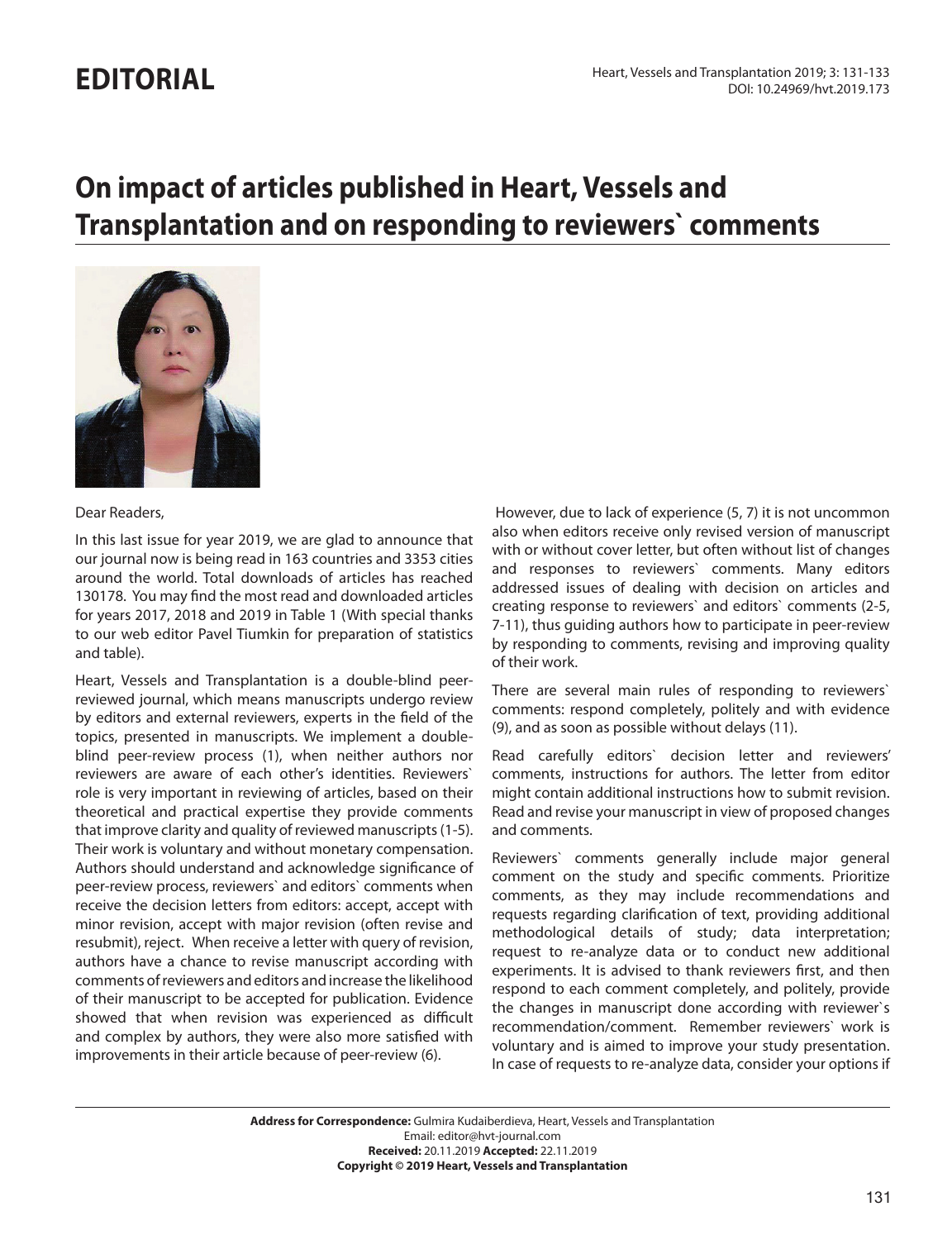necessary seek statistician advice; if there is recommendation to conduct additional experiments – set the new protocol and start work. In both circumstances, if you feel it will take longer time (>21 days for our journal) to revise, notify editors and ask for extension of revision time. If the requests of reviewers cannot be met, for example conducting new experiments in the absence of necessary equipment is not possible; you should politely explain why it cannot be done and inform also editor.

If you disagree with reviewers` comments, do it respectfully and politely, supporting with evidence (available literature).

Although reviewers are the experts in the field of your study, their expertise might cover different aspects and there might be sometimes diverse opinions of reviewers. You should respond politely why you prefer one opinion to another, supporting by evidence.

Often, shortening of manuscript is requested, you should follow the recommendation to do so. As the submission of manuscript, its evaluation and responding to reviewers` and editors` comments take time, it is advised to re-check available literature on the topic before submitting revision.

Arrange your responses to reviewers` and editors` comments document in the following order: copy and paste comments of reviewers and place your answer below each comment in different font, style, include specific changes (additions, deletions) in document denoting page, paragraph and lines. Enumerate reviewers` comments (Reviewer 1. Comment 1, Reviewer 2. Comment 1). Submit your Responses to reviewers` and editors` comments document along with cover letter to the editor and revised manuscript. Avoid unnecessary delays in submitting revision.

In this issue of the journal, we published research articles on structure of chronic heart failure referrals and hospitalizations in tertiary centers, outcomes of combined surgery, review article on advanced methods of left ventricular function assessment, very rare case report on complication of valve replacement surgeries, two interesting quizzes on ICD therapy and electrocardiogram, news from arrhythmia school and papers from two conferences.

The journal now has online manuscript submission system – www.hvt-journal.com/submission/login, one should first register to obtain an account (www.hvt-journal.com/ submission/register) and start uploading manuscript and submitting it. All manuscripts should be submitted using online submission system, though we continue to receive by email as well for some period of time.

With best wishes in 2020 and we look forward for manuscripts

submissions.

Gulmira Kudaiberdieva

Editor-in-Chief

Heart, Vessels and Transplantation

#### **Peer-review:** Internal

**Conflict of interest:** None to declare

#### **Authorship:** G.K.

**Acknowledgement:** With special thanks to web editor of Heart, Vessels and Transplantation - Pavel Tiumkin for preparation of web statistics and table

 **Funding:** None to declare

#### **References**

- 1. Ali PA, Watson R. Peer review and the publication process. Nurs Open 2016;3: 193-202.
- 2. Provenzale JM. Revising a manuscript: ten principles to guide success for publication. AJR 2010; 195: W382–7.
- 3. Feldman DC. Negotiating the revision process. J Management 2004; 30: 305–7.
- 4. Noble WS. Ten simple rules for writing a response to reviewers. PLoS Comput Biol 2017; 13: e1005730.
- 5. Conn VS. Manuscript revision strategies. West J Nurs Res 2007; 29: 786-8.
- 6. Huisman J, Smits J. Duration and quality of the peer review process: the author's perspective. Scientometrics 2017; 113: 633– 50.
- 7. Nahata MC, Sorkin EM. Responding to manuscript reviewer and editor comments. Ann Pharmacother 2019; 53: 959–61.
- 8. Baker WL, DiDomenico RJ, Haines ST. Improving peer review: What authors can do. Am J Health-Syst Pharm 2017; 74: 2076-9.
- 9. Williams HC. How to reply to referees' comments when submitting manuscripts for publication. J Am Acad Dermatol 2004; 51: 79-83.
- 10. Annesley TM. Top 10 tips for responding to reviewer and editor comments. Clin Chem 2011; 57: 551-4. Conn VS. Manuscript revision strategies. West J Nurs Res 2007; 29: 786-8.
- 11. Morse J. ``Revise and resubmit``: responding to reviewers reports. Qual Health Res 1996; 6: 149-151.